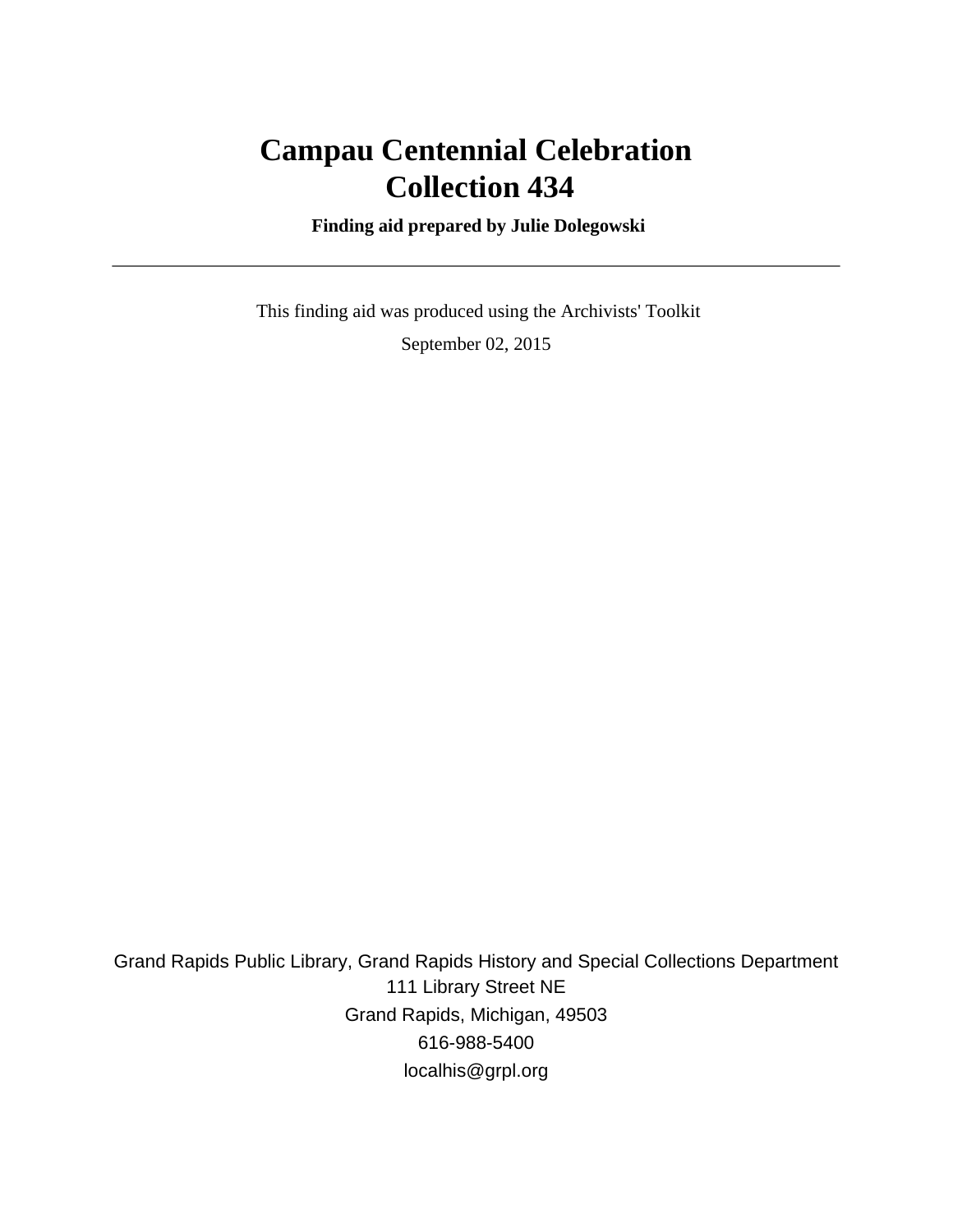## **Table of Contents**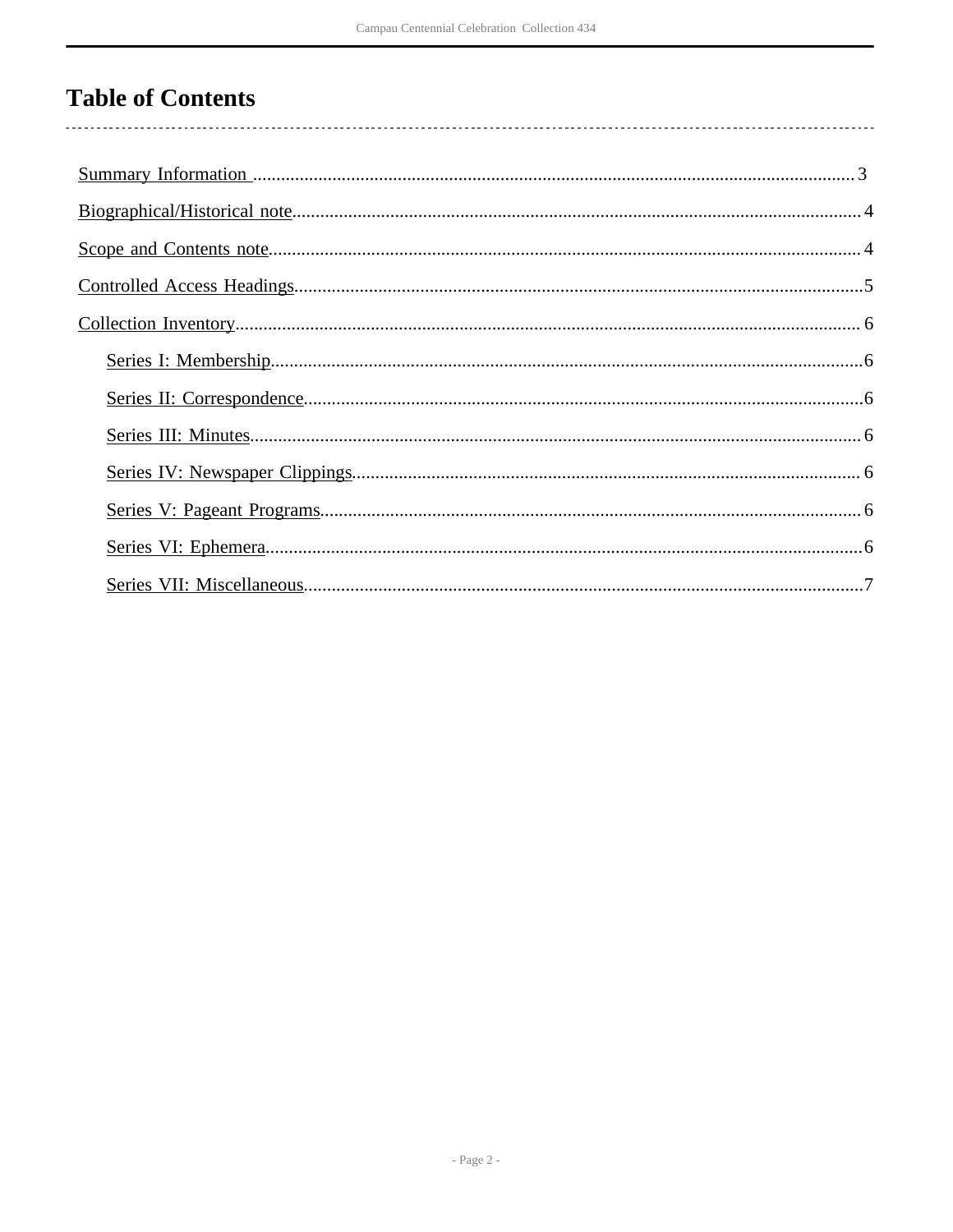# <span id="page-2-0"></span>**Summary Information**

| <b>Repository</b> | Grand Rapids Public Library, Grand Rapids History and Special<br><b>Collections Department</b>                                                                                                                                                                                                                                                                                                                                         |
|-------------------|----------------------------------------------------------------------------------------------------------------------------------------------------------------------------------------------------------------------------------------------------------------------------------------------------------------------------------------------------------------------------------------------------------------------------------------|
| <b>Title</b>      | Campau Centennial Celebration                                                                                                                                                                                                                                                                                                                                                                                                          |
| Date [bulk]       | Bulk, 1926                                                                                                                                                                                                                                                                                                                                                                                                                             |
| <b>Date</b>       | February 1926 - October 1926                                                                                                                                                                                                                                                                                                                                                                                                           |
| <b>Extent</b>     | 1.0 Linear feet                                                                                                                                                                                                                                                                                                                                                                                                                        |
| Language          | English                                                                                                                                                                                                                                                                                                                                                                                                                                |
| <b>Abstract</b>   | The Campau Centennial Celebration took place September 23-26, 1926<br>to celebrate the 100th anniversary of the founding of the first permanent<br>white settlement in Grand Rapids by Louis Campau. Festivities took place<br>throughout the weekend and included pageants, exhibits and a parade. The<br>celebration was meant to celebrate the history of the city of Grand Rapids,<br>as well as high hopes for the city's future. |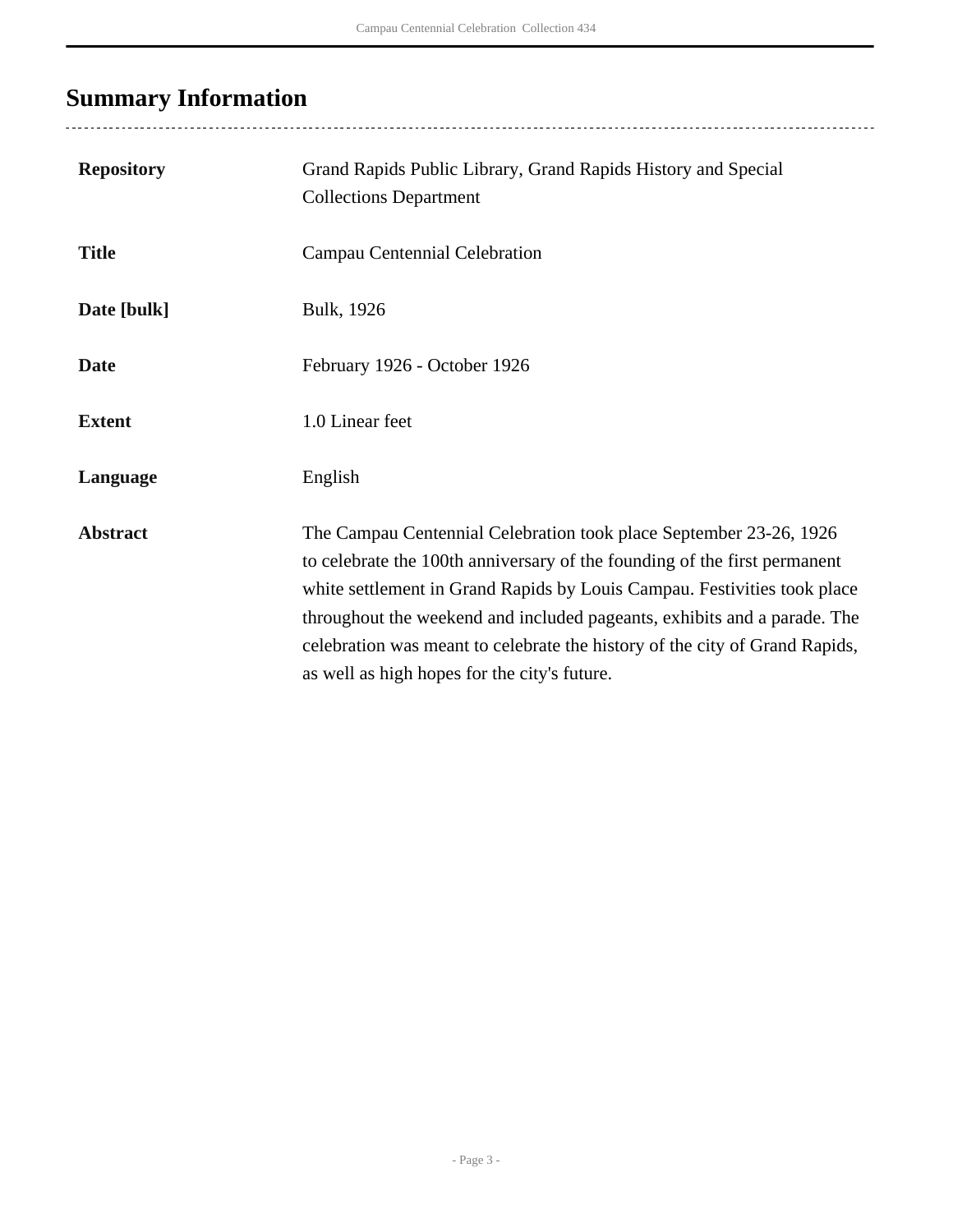### <span id="page-3-0"></span>**Biographical/Historical note**

The Grand Rapids Centennial Celebration took place in 1926 to commemorate the 100th anniversary of the first permanent settlement in Grand Rapids. A special committee was established and met every other week to plan and organize the celebration. Subcommittees were established to plan specific elements of the celebration and would report to the general committee regularly.To raise awareness for the celebration, the Centennial Committee commissioned bronze coins featuring Louis and Sophie Campau as well as a book A Citizens History of Grand Rapids to be sold for \$1 each. A special emphasis was placed on inviting former residents of Grand Rapids back for the celebration. Taking place during the weekend of September 23-26, the celebration honored Louis Campau and his wife Sophie de Marsac Campau, who became the first permanent white settlers in the area in 1826. The occasion was marked by pageants reenacting the arrival of Louis Campau, as well as the marriage of Harriet Burton, the first pioneer marriage in Grand Rapids, the Pageant of Progress, and a historical dress pageant. In addition to the pageants, various exhibits and events were placed around town. Local business, civic organizations and religious groups were encouraged to participate in the celebration.

### <span id="page-3-1"></span>**Scope and Contents note**

The collection consists of documents related to the Campau Centennial Celebration in the city of Grand Rapids. It includes documents related to the planning including committee and subcommittee rosters, meeting minutes, reports, and correspondence. Also included are newspaper articles and clippings related to the celebration, as well as miscellaneous ephemera.

### **Administrative Information**

#### **Publication Information**

Grand Rapids Public Library, Grand Rapids History and Special Collections Department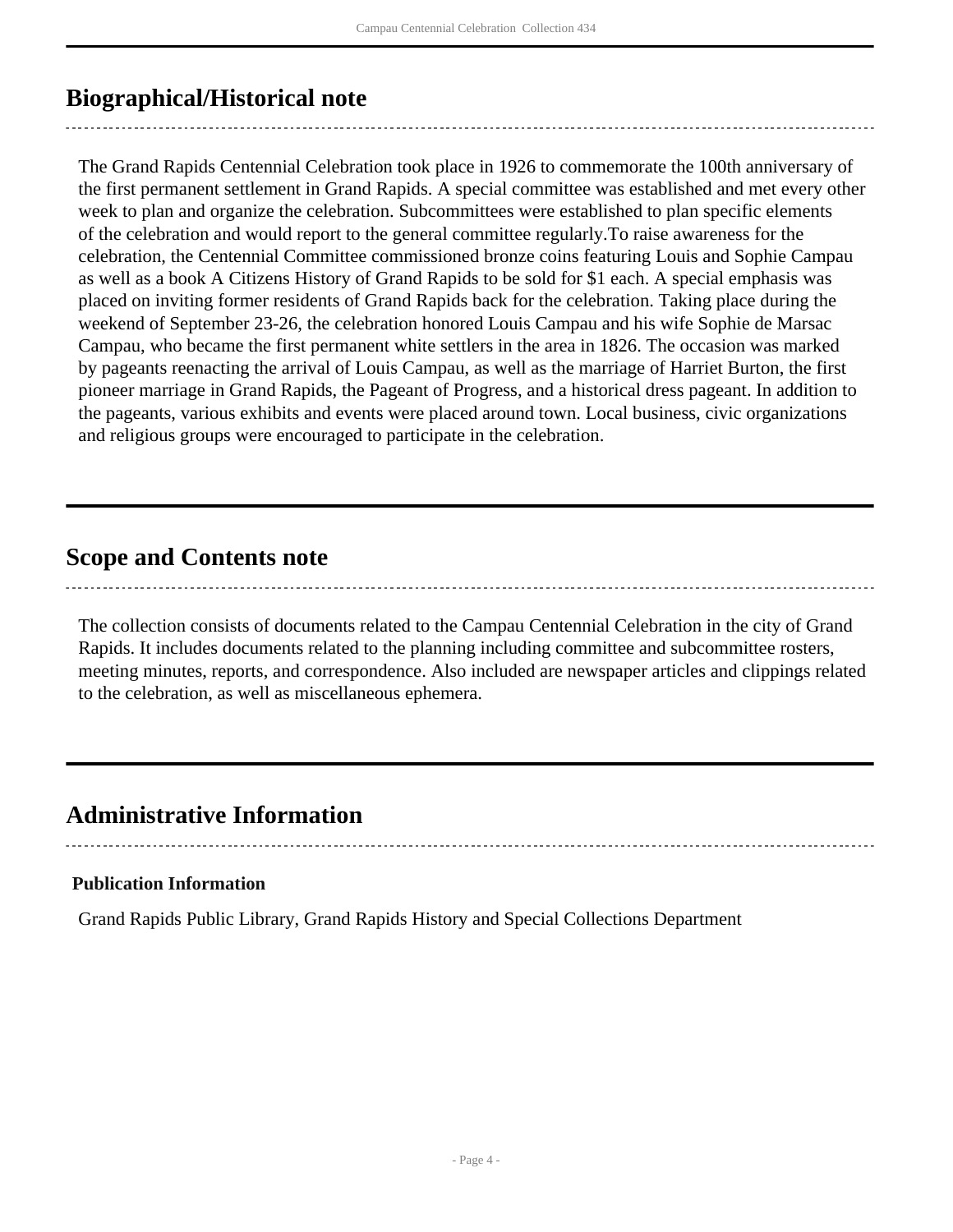### <span id="page-4-0"></span>**Controlled Access Headings**

**Geographic Name(s)**

 $\overline{a}$ 

- Grand Rapids (Mich.) -- History
- Grand Rapids (Mich.) -- History -- 19th Century
- Michigan -- Grand Rapids -- Centennial celebrations, etc.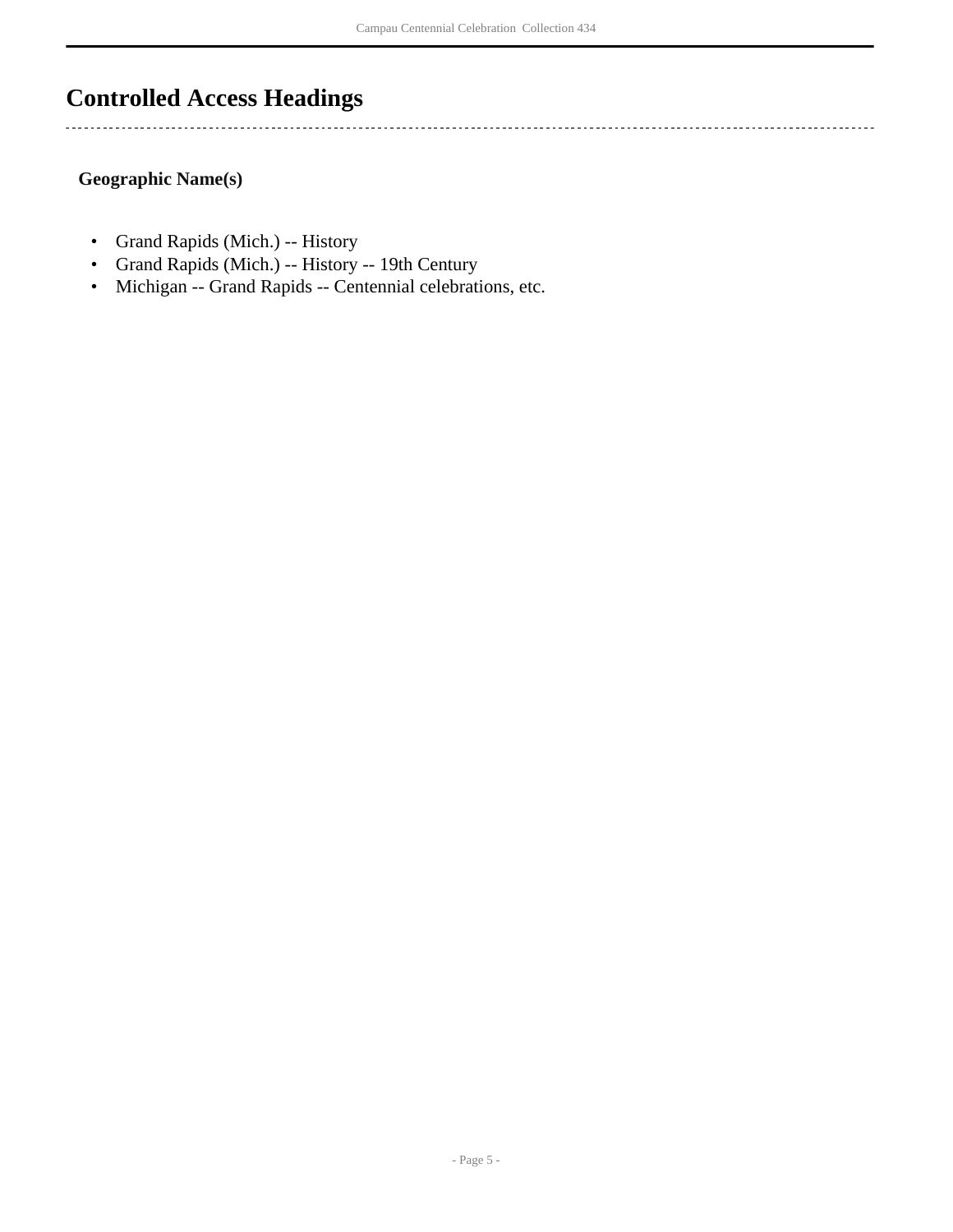Г

# <span id="page-5-0"></span>**Collection Inventory**

<span id="page-5-6"></span><span id="page-5-5"></span><span id="page-5-4"></span><span id="page-5-3"></span><span id="page-5-2"></span><span id="page-5-1"></span>

| Series I: Membership 1926 (Bulk, 1926)                             |                            |                          |
|--------------------------------------------------------------------|----------------------------|--------------------------|
|                                                                    | <b>Box</b>                 | Folder                   |
| General Roster (2)                                                 | $\mathbf{1}$               | $\mathbf{1}$             |
| Subcommittees                                                      | $\mathbf{1}$               | $\mathbf{1}$             |
| Series II: Correspondence June 1926 to September 1926 (Bulk, 1926) | <b>Box</b>                 | <b>Folder</b>            |
|                                                                    | $\mathbf{1}$               | $\overline{2}$           |
| Series III: Minutes February 1926 to October 1926 (Bulk, 1926)     | <b>Box</b>                 | Folder                   |
|                                                                    | $\mathbf{1}$               | 3                        |
| <b>Series IV: Newspaper Clippings</b>                              | <b>Box</b><br>$\mathbf{1}$ | Folder<br>$\overline{4}$ |
| <b>Series V: Pageant Programs</b>                                  | <b>Box</b>                 | <b>Folder</b>            |
|                                                                    |                            |                          |
| Pioneer Pageant                                                    | $\mathbf{1}$               | 5                        |
| Historical Pageant (2)                                             | $\mathbf{1}$               | 5                        |
| Pageant of Progress (3, one with stage guide)                      | $\mathbf{1}$               | 5                        |
| <b>Series VI: Ephemera</b>                                         |                            |                          |
|                                                                    | <b>Box</b>                 | Folder                   |